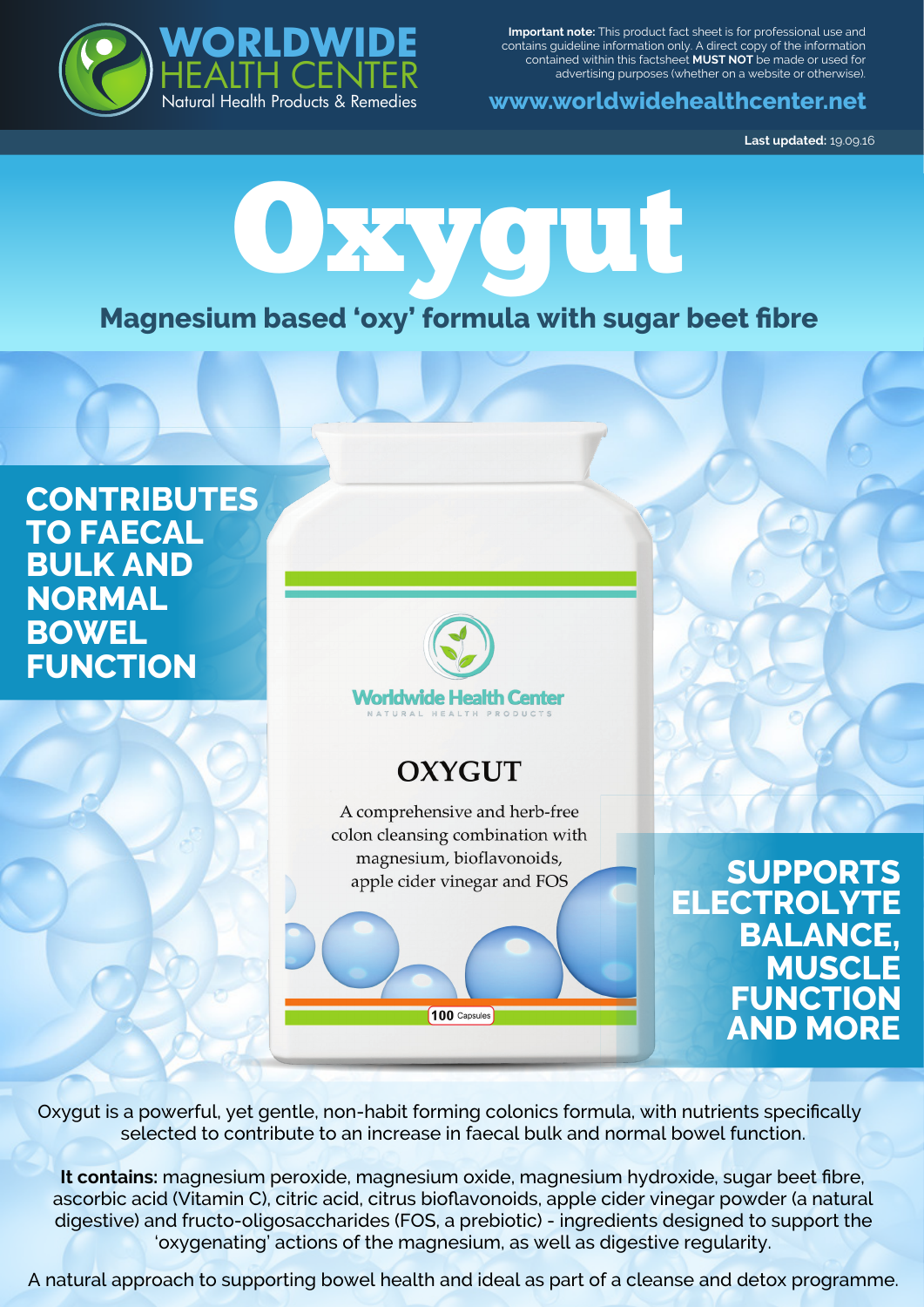#### **BENEFICIAL FOR...**

**Faecal bulk Normal bowel function Stool softening Constipation relief Colonic and arterial plaque softening and removal The digestion and absorption of nutrients Irritable Bowel Syndrome (IBS) symptoms**

**Oxygenating the colon Eliminating harmful toxins Parasitic / bacterial overgrowth Proliferation of good bacteria Cleanse and detox**

**Weight loss**

**Yeasts and Candida albicans** 

ERS EN ESPECIA E for who any test & from a **The South of School Company** 

#### **ABOUT THE INGREDIENTS**

#### **Magnesium (peroxide, oxide and hydroxide)**

Magnesium contributes to: a reduction of tiredness and fatigue, electrolyte balance, normal energyyielding metabolism, normal functioning of the nervous system, normal muscle function, normal protein synthesis, normal psychological function, the maintenance of normal bones and teeth, and it has a role in the process of cell division.

#### **Vitamin C and citrus bioflavonoids**

The vitamin C and citrus bioflavonoids provide a 'coating' allowing the product to reach the stomach intact and, as the product enters the intestinal area, together they break down the magnesium compound. The magnesium is thus enabled to do its oxygenation job without resulting in bloating, cramping or that unpleasant sense of urgency.

Vitamin C also contributes to maintaining the normal function of the immune system during and after intense physical exercise (with a daily intake of 200mg in addition to the recommended daily intake of vitamin C). It also contributes to normal collagen formation for the normal function of blood vessels, bones, cartilage, gums, skin and teeth, normal energy-yielding metabolism, normal functioning of the nervous system, normal psychological function, protection of cells from oxidative stress, the reduction of tiredness and fatigue, the regeneration of the reduced form of vitamin E and increases iron absorption.

Bioflavonoids are natural substances found in plants, fruit, vegetables, nuts, bark and buckwheat. Citrus bioflavonoids, more particularly, help to protect capillaries, prevent bruising and intensify the effect of vitamin C in the body. In fact, bioflavonoids are essential for total vitamin C effectiveness.

They also have natural anti-viral, anti-inflammatory and anti-allergy properties. Certain bioflavonoids are beneficial for fighting infections and protecting against free radical damage, viruses, and colds.

#### **Citric acid and ascorbic acid**

These acids help to activate the benefits of the magnesium.